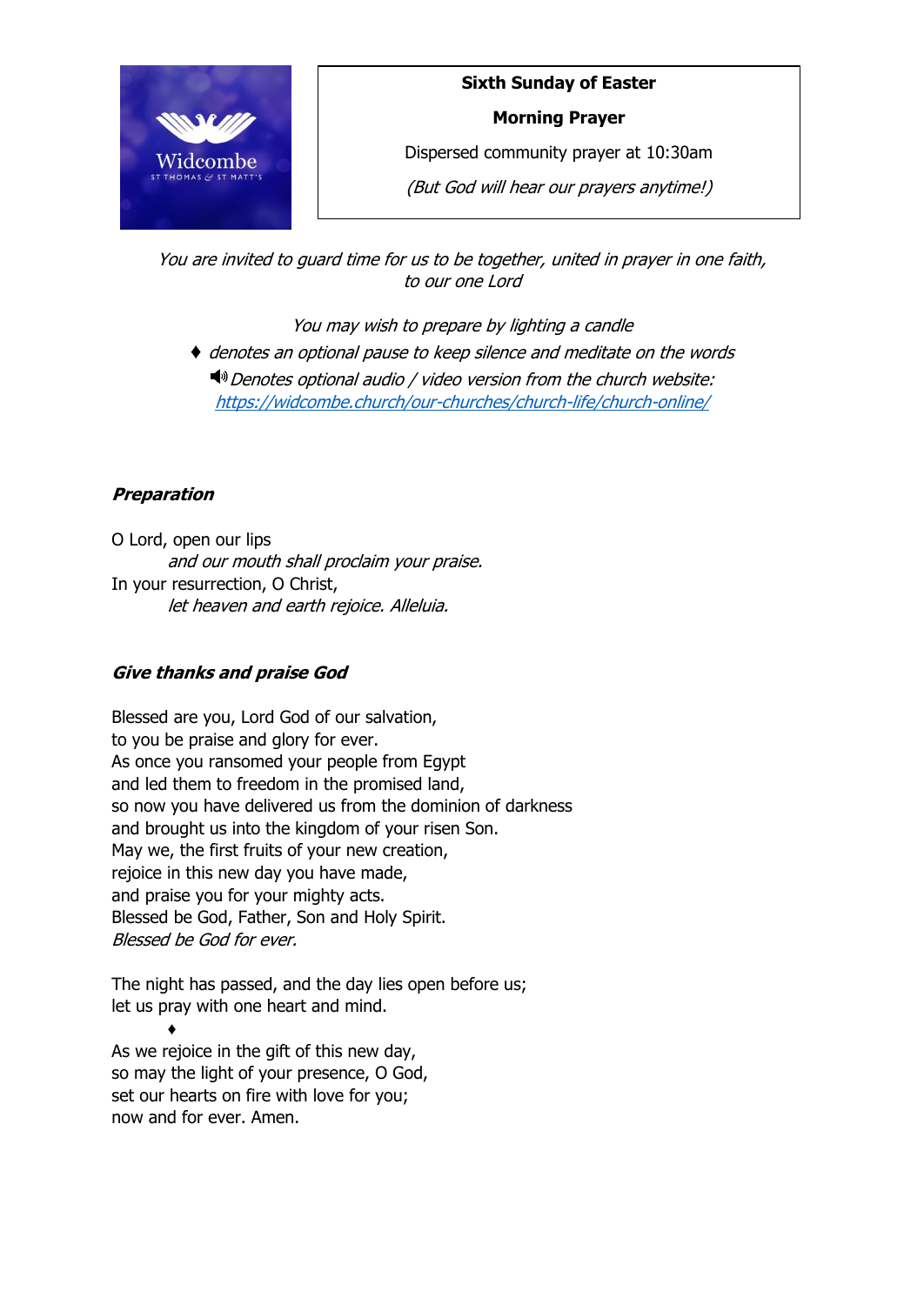#### **Psalm 66 Praise for God's Goodness to His people**

 $1$  Make a joyful noise to God, all the earth; 2 sing the glory of his name; give to him glorious praise. <sup>3</sup> Say to God, 'How awesome are your deeds! Because of your great power, your enemies cringe before you. <sup>4</sup> All the earth worships you; they sing praises to you, sing praises to your name.'  $\blacklozenge$   $\blacklozenge$  Selah <sup>5</sup> Come and see what God has done: he is awesome in his deeds among mortals. <sup>6</sup> He turned the sea into dry land; they passed through the river on foot. There we rejoiced in him, 7 who rules by his might for ever, whose eyes keep watch on the nations let the rebellious not exalt themselves.  $\bullet$  *Selah* <sup>8</sup> Bless our God, O peoples, let the sound of his praise be heard,  $9$  who has kept us among the living, and has not let our feet slip. <sup>10</sup> For you, O God, have tested us; you have tried us as silver is tried.  $11$  You brought us into the net; you laid burdens on our backs; <sup>12</sup> you let people ride over our heads; we went through fire and through water; yet you have brought us out to a spacious place.  $13$  I will come into your house with burnt-offerings; I will pay you my vows, <sup>14</sup> those that my lips uttered and my mouth promised when I was in trouble.  $15$  I will offer to you burnt-offerings of fatlings, with the smoke of the sacrifice of rams; I will make an offering of bulls and goats.  $\bullet$  *Selah* <sup>16</sup> Come and hear, all you who fear God, and I will tell what he has done for me.  $17$  I cried aloud to him, and he was extolled with my tongue.  $18$  If I had cherished iniquity in my heart, the Lord would not have listened. <sup>19</sup> But truly God has listened; he has given heed to the words of my prayer. <sup>20</sup> Blessed be God, because he has not rejected my prayer or removed his steadfast love from me.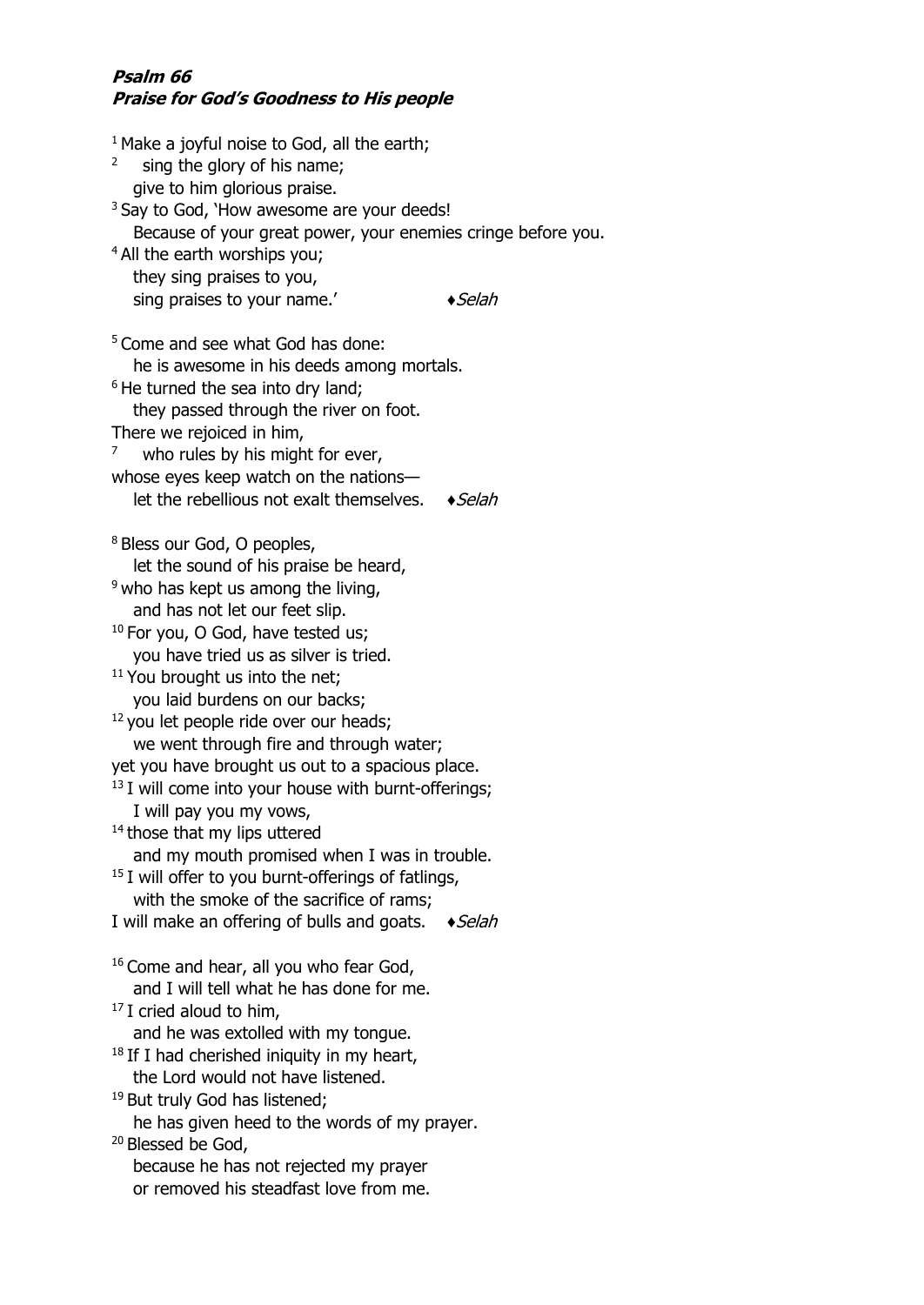Glory to the Father and to the Son and to the Holy Spirit; as it was in the beginning is now and shall be for ever. Amen.

#### **The Apostles' Creed**

I believe in God, the Father almighty, creator of heaven and earth.

I believe in Jesus Christ, his only Son, our Lord, who was conceived by the Holy Spirit, born of the Virgin Mary, suffered under Pontius Pilate, was crucified, died, and was buried; he descended to the dead. On the third day he rose again; he ascended into heaven, he is seated at the right hand of the Father, and he will come to judge the living and the dead.

I believe in the Holy Spirit, the holy catholic Church, the communion of saints, the forgiveness of sins, the resurrection of the body, and the life everlasting. Amen.

# **The Word of God**

#### **New Testament reading: Acts 17: 22-31**

Paul then stood up in the meeting of the Areopagus and said: "People of Athens! I see that in every way you are very religious. For as I walked around and looked carefully at your objects of worship, I even found an altar with this inscription: to an unknown god. So you are ignorant of the very thing you worship—and this is what I am going to proclaim to you. "The God who made the world and everything in it is the Lord of heaven and earth and does not live in temples built by human hands. And he is not served by human hands, as if he needed anything. Rather, he himself gives everyone life and breath and everything else. From one man he made all the nations, that they should inhabit the whole earth; and he marked out their appointed times in history and the boundaries of their lands. God did this so that they would seek him and perhaps reach out for him and find him, though he is not far from any one of us. 'For in him we live and move and have our being. As some of your own poets have said, 'We are his offspring.'

"Therefore since we are God's offspring, we should not think that the divine being is like gold or silver or stone—an image made by human design and skill. In the past God overlooked such ignorance, but now he commands all people everywhere to repent. For he has set a day when he will judge the world with justice by the man he has appointed. He has given proof of this to everyone by raising him from the dead."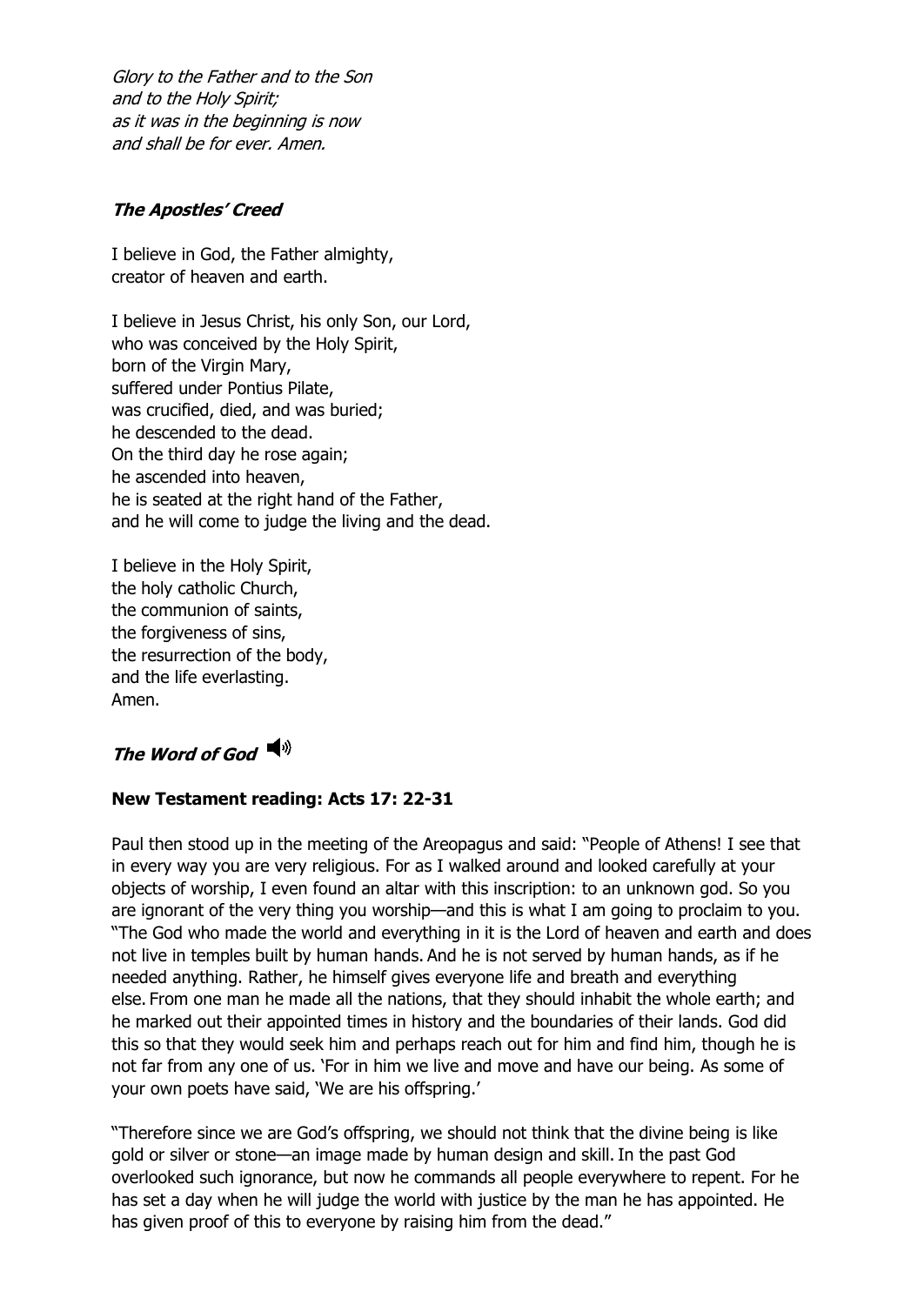#### **New Testament reading: John 14: 15-21**

#### The Promise of the Holy Spirit

"If you love me, keep my commands. And I will ask the Father, and he will give you another advocate to help you and be with you forever— the Spirit of truth. The world cannot accept him, because it neither sees him nor knows him. But you know him, for he lives with you and will be in you. I will not leave you as orphans; I will come to you. Before long, the world will not see me anymore, but you will see me. Because I live, you also will live. On that day you will realize that I am in my Father, and you are in me, and I am in you. Whoever has my commands and keeps them is the one who loves me. The one who loves me will be loved by my Father, and I too will love them and show myself to them."

# **Reflection**

It's funny what you miss, when you can't have it, isn't it?

Some people are apparently missing their daily commute, even though it was on packed public transport. They are discovering that they miss that space to read, to think, to switch into work mode. And at the end of the day, they miss the space to disconnect from work, to wind down, to switch off.

Children are surprised to find themselves missing school, time with friends, teachers, doing things, learning things, playing games, being properly hungry when they get home.

Many people, particularly those living alone, miss touch, a handshake, a comforting hug, a kiss on the cheek or the lips. We need physical contact with each other.

Even those of us who have been locked down with people we love are missing others whom we can now only see on a screen: parents, grown-up children, friends, colleagues. We miss playing football with the team more than we miss the ball!

And I think we are all missing any sense of certainty – from whether Polly and Sam can get married this summer, to whether there will still be a job for us when this is all over, if it ever is all over.

A protected space, friends, comfort, companionship, security – this is what we find we miss...

And it's funny what you notice when you have time to look about you, isn't it?

Paul is in Athens, without his friends, unable to do what he usually does in a new town, which is go straight to the synagogue and start teaching. Just like how in lockdown we spotted interesting hidden corners near where we live which we'd never noticed before, Paul has time to gaze about him and spots the unexpected, an altar to, "an unknown God."

Now the Greeks were really good at religion – they had lots of gods and lots of temples and you could pick the one (or more) you liked and worship the way you liked. But they still had a sneaking suspicion they might not have got everything covered – there was a gap, a need, a sense that something was missing. They couldn't see the true God, they didn't know the true God, but they felt his absence. Hence this altar – just in case there was more to life.

Jesus is talking about the same sense of missing something to his disciples. They were all Jews and the Jews knew the true God and they were good at religion too, although you had to worship the way the Pharisees liked to make the grade. But, like the Greeks, the Jews knew they were missing something. They were waiting for the Messiah to come, to fulfil all God's promises to his people. But some of them were so busy concentrating on their religion, they missed the Messiah when he did come. They just saw Jesus who defied their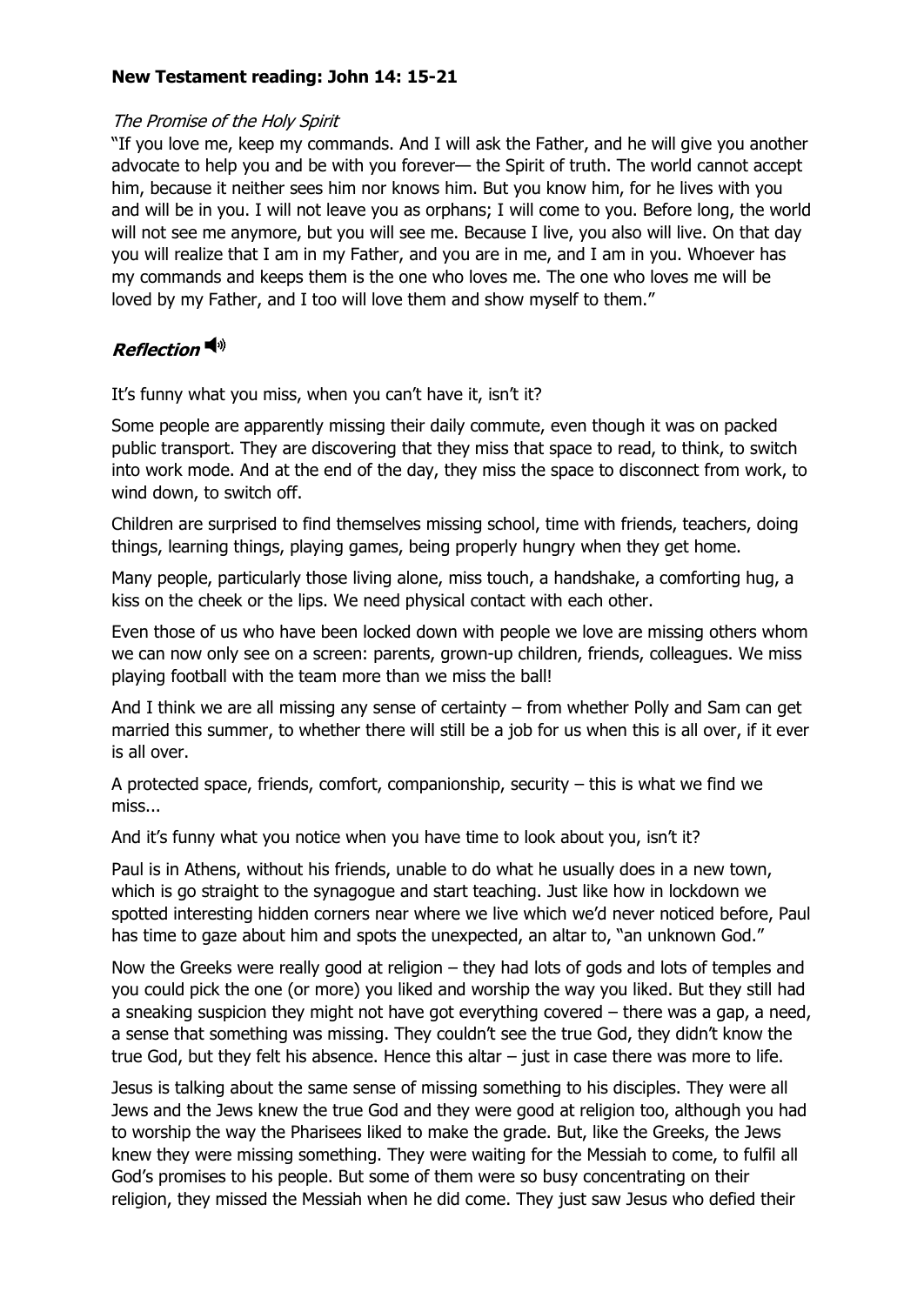expectations. They didn't recognize their own God, the God of love, because they were so focused on following God's law.

But there were some who, when they took time to gaze upon him, realized the Messiah, their Saviour, was right there in front of their eyes.

It's funny what you miss when you're in a hurry, isn't it?

The disciples are in a hurry during the Last Supper. They fire questions at Jesus: why are you washing my feet? Why don't you wash all of me? Who's going to betray you? Where are you going? Why can't I follow you? How can we get where you're going? Why don't other people know who you are? Show us the Father!

But, just as John slows down the pace of his story to share Jesus' words in detail, we need to slow down our reading. We often pass quickly through from the words of comfort we heard last week, "In my Father's house there are many rooms," to the, "I am the true vine…" passage coming up. But slowing down to focus on just these six verses, I ended up focusing on just one, "And I will ask the Father, and he will give you another Advocate, to be with you forever."

And I rediscovered what I think I knew before but had somehow stopped appreciating in my race through life, this word, advocate.

The concept can't be fully conveyed by a single word, although advocate is an excellent word. The idea is of someone who is called in to come alongside someone else. The Athenians Paul was talking to might have used it to describe someone who represented a defendant in a serious case, or a witness for the defence, or an expert brought in to give counsel in a tricky situation. It could also mean someone who was called in to encourage soldiers who were losing heart, to bring them courage to return to the battle – which was the meaning of the word "comforter" in the fourteenth century when the Bible was first translated into English.

And it's funny what you notice when you slow right down…

Because there's another word here we need to notice. I should say, we need to notice the word "another" here.

Jesus says his Father will send, "another advocate," which begs the question, who is the first? Well, this word comes in just one other place, other than during the Last Supper. In John's first letter, he writes, "we have an advocate with the Father, Jesus Christ… the atoning sacrifice for our sins and not just for ours only but also for the sins of the whole world." Jesus is the first advocate, first comforter, first defender, companion, counsellor, friend, helper, intercessor. He tells the disciples that he has to leave them to be with his Father but his Father is going to send another like himself, who is equally God, equally for us, equally love but who, not being human, can be with each of us all the time, who actually lives in us, giving us spiritual life and breath, just as God the Father gave all things life and breath in creation.

Wow! Let's pause for a moment to take that in…

This wonderful Saviour, defender, counsellor, companion, comforter and friend is available for you and me. He wants to be with us, in us, forever. Unaffected by whether we have to stay at home or go to work, unaffected by crashing economies, he is constant and unfailing. We don't need FaceTime or Zoom to see him or to go through quarantine before we are allowed to be with him. We can be utterly secure in him because he lives in us.

But how?

Jesus tells us: we just have to love and obey him. What obeying Jesus looks like is a whole other sermon. Suffice to say today, it means live a life of love.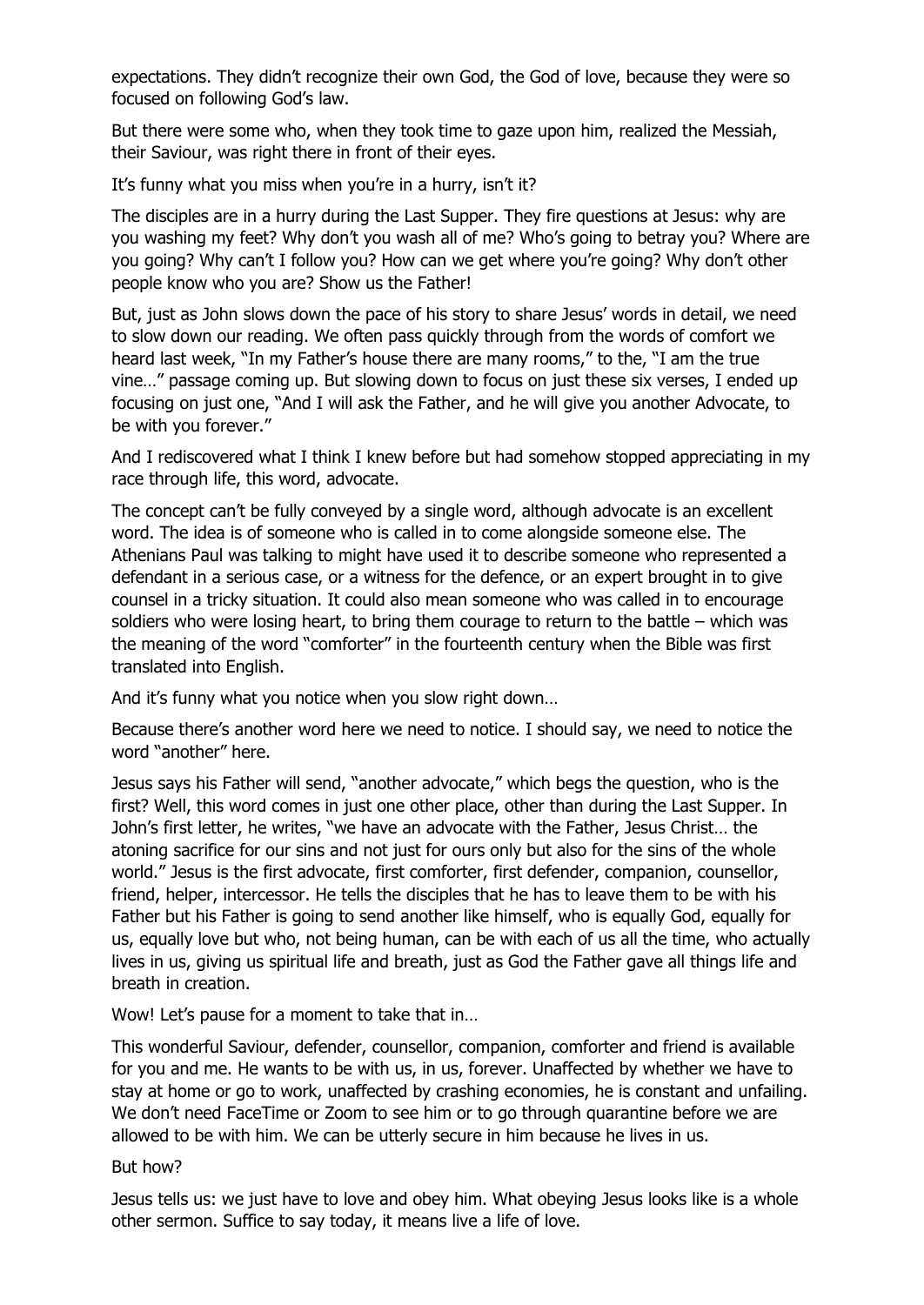All we have to do is make that choice to love Jesus and Jesus promises the Spirit lives in us.

What amazing grace!

Now there may be some of us who say that we love Jesus but don't feel like the Spirit is living in us. The person next to us in the pew seems to be much more Spirit-filled, more holy, more sorted, happier than us.

Well, actually, living a Spirit-filled life is simply believing that God is living in you, irrespective of your feelings, your day-to-day sense of God-in-you. After all, when Jesus sees Thomas after the resurrection, he tells him to believe, not to cheer up.

So practise believing! Protect a little of your time each day so that you can turn to God. Lay down your worries and acknowledge his presence. Tell him you love him. Ask him to abide in you and to help you abide in him. Ask him to fill you with his life. Do it for a minute at the start of your daily exercise or your commute. If you can't get out, find an egg timer and give yourself a whole 3 minutes. If you are an App sort of person, download the Pause App from Ransomed Heart to your phone and give it a try. But whatever you do, practise. Practice makes perfect!

Isn't it incredible what we can have, when we love Jesus?

# **Hymn**

Amazing Grace! How sweet the sound That saved a wretch like me! I once was lost, but now am found Was blind, but now I see.

'Twas Grace that taught my heart to fear And Grace my fears relieved. How precious did that Grace appear The hour I first believed.

Through many dangers, toils, and snares I have already come. 'Tis Grace hath brought me safe thus far And Grace will lead me home.

The Lord has promised good to me. His Word my hope secures. He will my shield and portion be As long as life endures.

Yea, when this flesh and heart shall fail And mortal life shall cease I shall possess, within the veil A life of joy and peace

When we've been there ten thousand years Bright shining as the sun We've no less days to sing God's praise Than when we'd first begun.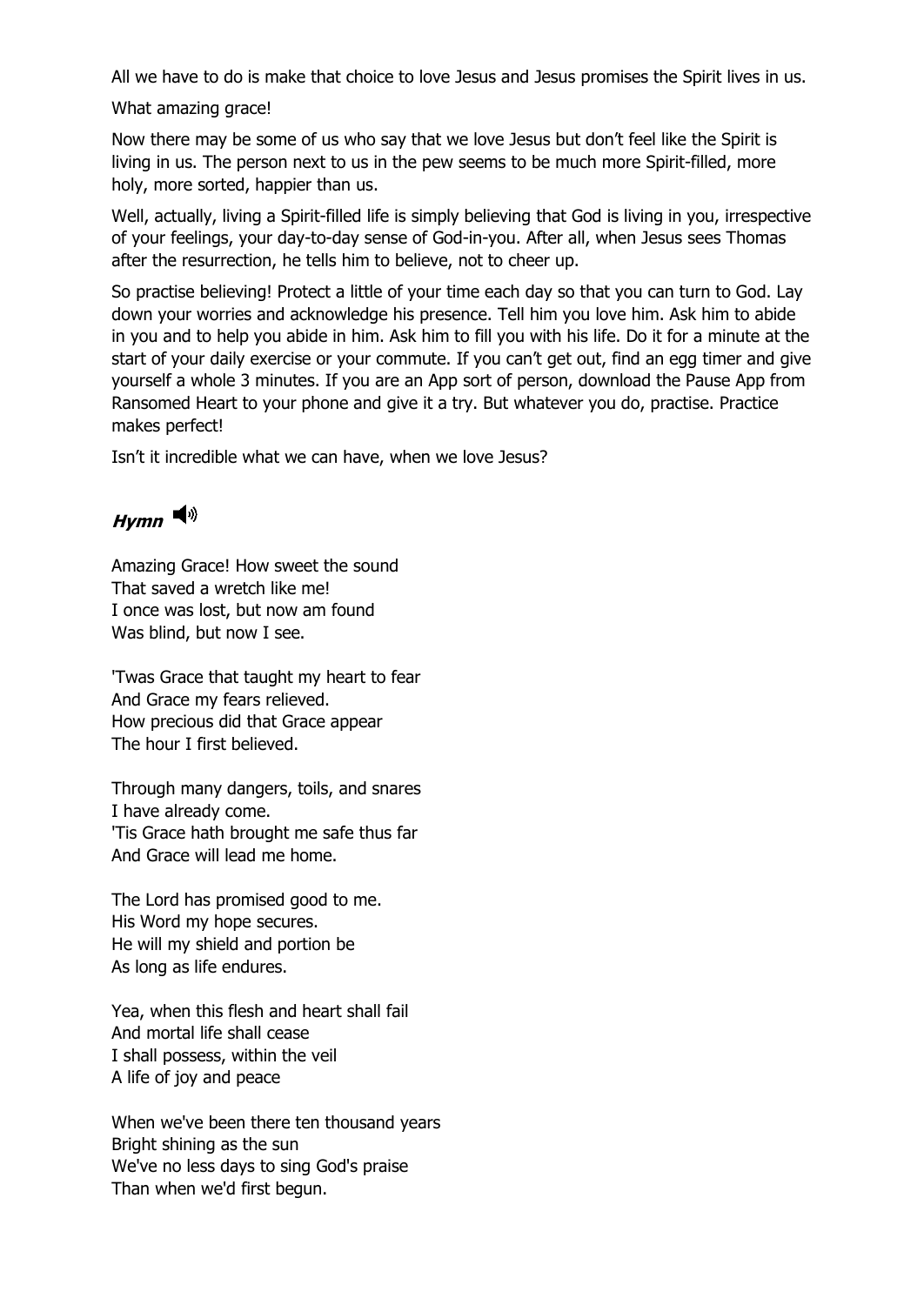#### **Intercessions**

O LORD we come to you, not trusting in our own righteousness but in what the Lord Jesus has done on the cross, we come trusting in His blood, trusting in your Holy Name, your Holy Word and your Holy Spirit.

O LORD, we come to you as your children, mindful of our role and responsibility to pray at this time, as it says in Esther 4:14 we will not remain silent at this time for who knows but that we have come to our position of faith 'for such a time as this'.

O LORD, as we come to you to pray for healing for your world, we are reminded of what you say in 2 Chronicles 7:14: 'if my people, who are called by my name, will humble themselves and pray and seek my face and turn from what is wrong, then I will hear from heaven, and I will forgive their sin and will heal their land.'

So LORD, we come to you as 'your people, called by your name'. Thank you that we bear the name of Christ.

LORD, we come to you to 'humble ourselves', we say we chose to put you and your ways and your Word first in our lives.

LORD, we come to you to pray, to pray for healing and blessing for our world LORD, for our land. We pray for your blessing on the NHS and all brave key workers. We pray for your blessing for our Queen and heavenly wisdom all those in Government and in authority in all spheres of life, including those who are working so hard to find a COVID-19 vaccine. LORD we pray for your blessing on your Church and for all Christian Leaders. LORD we pray for your blessing on Tim, Jenny and Judith. We pray for your provision and peace for the many people who are anxious financially. We pray for physical health, mental health, spiritual health, social health LORD around the world. We pray for your blessing and your presence in all homes and families around the world, in our land, in our city as we all learn to live and work differently.

LORD we declare our complete dependence on you LORD and our belief in your Power and Wisdom.

LORD, we come to you to 'seek your face'. We TURN TO YOU in a new determination to seek you LORD even as Esther sought the face of her king. LORD we seek your healing for our world. LORD we know that those who seek you WILL find you.

Lord, we come to you to 'turn from what is wrong'. LORD as we turn to you, we turn away from any ways in our lives that is not in line with your Word and ways of love.

Thank you LORD, that as we come to you, you promise you 'will hear from heaven', you 'will forgive' and you 'will heal' the land.

So LORD, we pray for your Kingdom to come, your will to be done, on earth as it is in heaven.

Amen.

Merciful Father, accept these prayers for the sake of your Son, our Saviour Jesus Christ. Amen